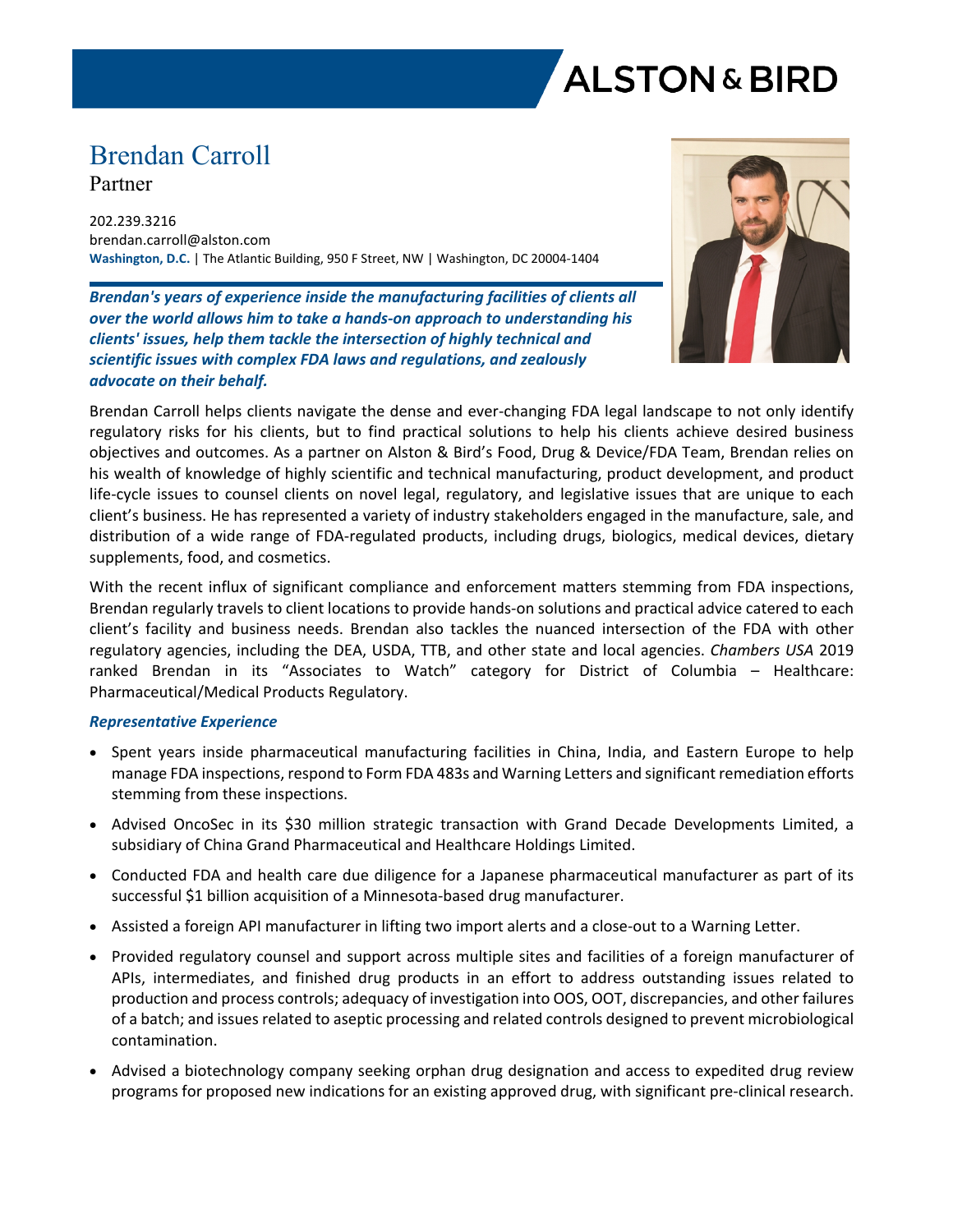

- Managed remediation efforts in response to a Warning Letter and Form FDA 483, and provided strategic direction for the implementation of new, and more robust, data integrity practices, particularly as they related to electronic records and computerized systems, and related validation of those processes and systems.
- Offered practical and cost-effective solutions and provided counsel to a manufacturer and drug distributor on compliance with complex, nuanced, and variable state laws in 50 states dictating drug licensing and registration, sale and distribution, or related ownership issues.
- Provided advice and counsel on pharmacy compounding issues at the state and federal levels, including new requirements under the Drug Quality and Security Act.
- Evaluated the regulatory implications of health-care-related software and software-related service offerings for a medical device manufacturer.
- Counseled a dietary supplement manufacturer in preparation for an FDA meeting, and prepared responses to the Agency following an inspection, Form FDA-483 and subsequent Warning Letter regarding various manufacturing, advertising and promotional practices.
- Negotiated a settlement agreement with the Alcohol and Tobacco Tax and Trade Bureau action against an alcohol distributor.
- Conducted a review of a food manufacturer's labeling and advertising practices.
- Developed regulatory comments on behalf of generic drug manufacturers.
- Advocated before Members of Congress and the Executive Branch on behalf of a wide range of small businesses.

#### *Publications & Presentations*

#### *Publications*

- "Regulation of Drugs, Biologics, Controlled Substances, Cannabis, and Compounded Drugs," in A Practical Guide to FDA's Food and Drug Law and Regulation, 7th ed., Food and Drug Law Institute, 2020.
- "How COVID-19 is Affecting Drug Supply Regulation," *Law360*, May 14, 2020.
- "A Social Experiment: 2015 Outlook for FDA's Social Media Policy," *Bloomberg BNA Social Media Law & Policy Report*, January 20, 2015.
- "A Roadmap to Meaningful Use: FDA Releases More Social Media Guidance," *Bloomberg BNA*, September 19, 2014.
- "FDA's Latest Social Media Draft Guidance: Proceed with Caution," *Bloomberg BNA*, January 18, 2014.
- "FDA Urges Manufacturers to Tighten Cybersecurity on Medical Devices and Creates Cybersecurity Lab to Prevent Cyber Attacks on Human Health," *Bloomberg BNA Medical Devices Law & Industry Report*, August 21, 2013.
- "A Missing Folic Acid Route," *The World of Food Ingredients*, June 2013.
- "Dietary Supplement Manufacturer 'Likes' Post on Facebook; FDA Does Not," *Bloomberg BNA Pharmaceutical Law & Industry Report*, March 22, 2013.

# *Presentations*

 "Drug Manufacturing," 2017 Introduction to U.S. Drug Law and Regulation, Food and Drug Law Institute (FDLI), Washington, D.C., November 2-3, 2017.